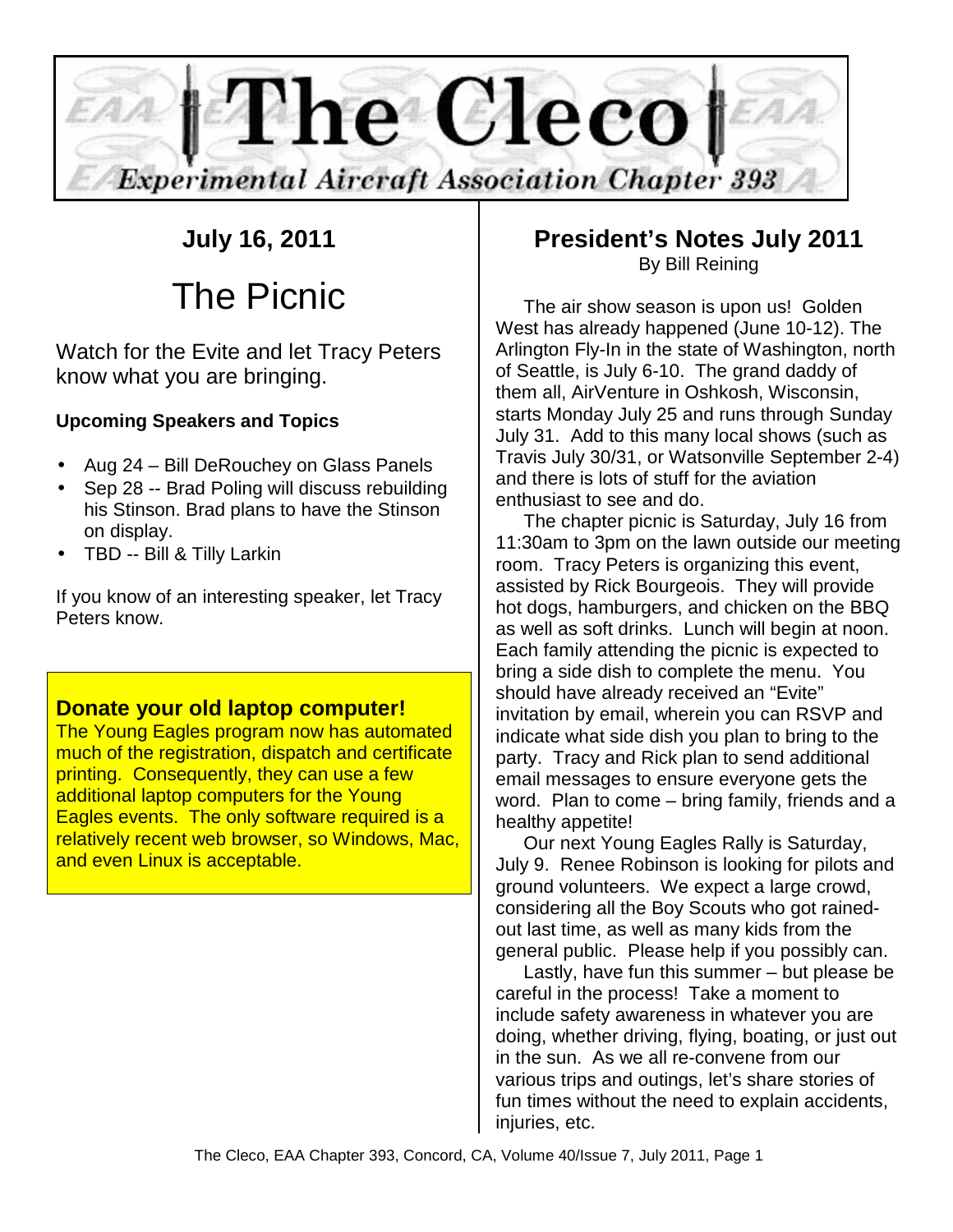#### **Member Profile: Harry Heckman**

When I asked Harry Heckman to help do a profile of him, his immediate response was that Will Price had already done one. He contacted Will and got this, to which he has added an addendum to bring it up to date. Harry's web site http://kt137.tripod.com/ is still available, as are a few pictures on http://www.eaa393.org/Members/Heckman/Heckman.htm As a bonus, we got a few details about Will Price as well.

#### By Will Price (from February 1992):

The subject of this month's Personal Profile column is Harry Heckman. He is that unassuming guy who describes for us his snail's pace progress on his Lancair 235. But let me tell you; he has enough smarts for several of us ordinary guys put together (my words, not his). This in spite of the fact that he is a native of Southern California--amazing. Not simply Southern California, but Disneyl..., oops, I mean Anaheim. He even graduated from Anaheim Union High School in 1941. Of course, you know what happened to kids in that age bracket during the early 40s. That's right; after a spell at Fullerton Junior College it was "yes sergeant, no sergeant,...". But the Army, in its infinite wisdom, recognized real genius and sent him off to study engineering at Oregon State College so that his skills could be fully utilized in his service to his Country. It only took Harry two semesters to master sufficient theoretical skills to become qualified as a grunt in the combat engineers. (That's where I spent my time. The most complicated thing I ever saw a combat engineer do was help put together a Bailey bridge--kind of like a gigantic tinker toy.) Harry spent his time in Europe and then the Philippines and was mustered out in 1946--fortunately, with his complete issue of bodily parts.

The stage was set back in high school for his eventual profession when he read an article in Scientific American about research being done in cosmic radiation. (Now Harry, why in hell didn't you tell the army you were interested in nuclear physics and not at all in Bailey bridges?)

Like many of us, Harry took advantage of the GI Bill and enrolled at UC Berkeley. In 1952 he earned his PhD in physics. The title of his thesis was Large Angle Scattering of Pi-mesons. (Say Harry, weren't the Pi-mesons the super-intelligent beings from the planet Angoraklein on the twentyfirst episode of Star Trek?)

Graduating from UC marked the start of his professional career as a particle physicist at Lawrence Berkeley Labs. Guys with titles like that work with machines called cyclotrons, bevatrons, and linear accelerators. Basically, what they do is make little things go real fast so they can smash them into stuff and bust hell out of everything. Harry, Harry!!! I hope that's not your thought in building your little Lancair.

When I asked Harry to describe his biggest professional thrill he didn't have to think for long. One of several related to his key efforts in adapting the bevatron to accelerate heavy particles. He explained to me that particle accelerators accelerate atomic particles up to speeds near the speed of light before crashing them into a target. Early machines used relatively light particles like hydrogen. His work involved adapting the bevatron to accelerate nitrogen, many times heavier than hydrogen.

The first successful test was immediately followed by great celebration of the lab staff. When all the excitement died down and everyone had left, the machine operator said "It's all yours Harry." (Nobody ever gets impromptu time on machines like that.) As he walked around the machine, he realized that he was about to observe phenomenon that no one had ever seen before. What a thrill.

Harry is justifiably proud of the fact that in 1978 he received a Von Humbolt award to pursue independent research for one year at the University of Frankfurt. This is a very prestigious award sponsored by the German government to reward accomplished American scientists.

Harry's wife Kate is a delightful lady who always has something nice to say when I call. She is also a UC graduate (they met at UC--where else?). Until time came to raise a family, she taught grammar school in Antioch and Piedmont. Her current avocation revolves around the botanical garden at UC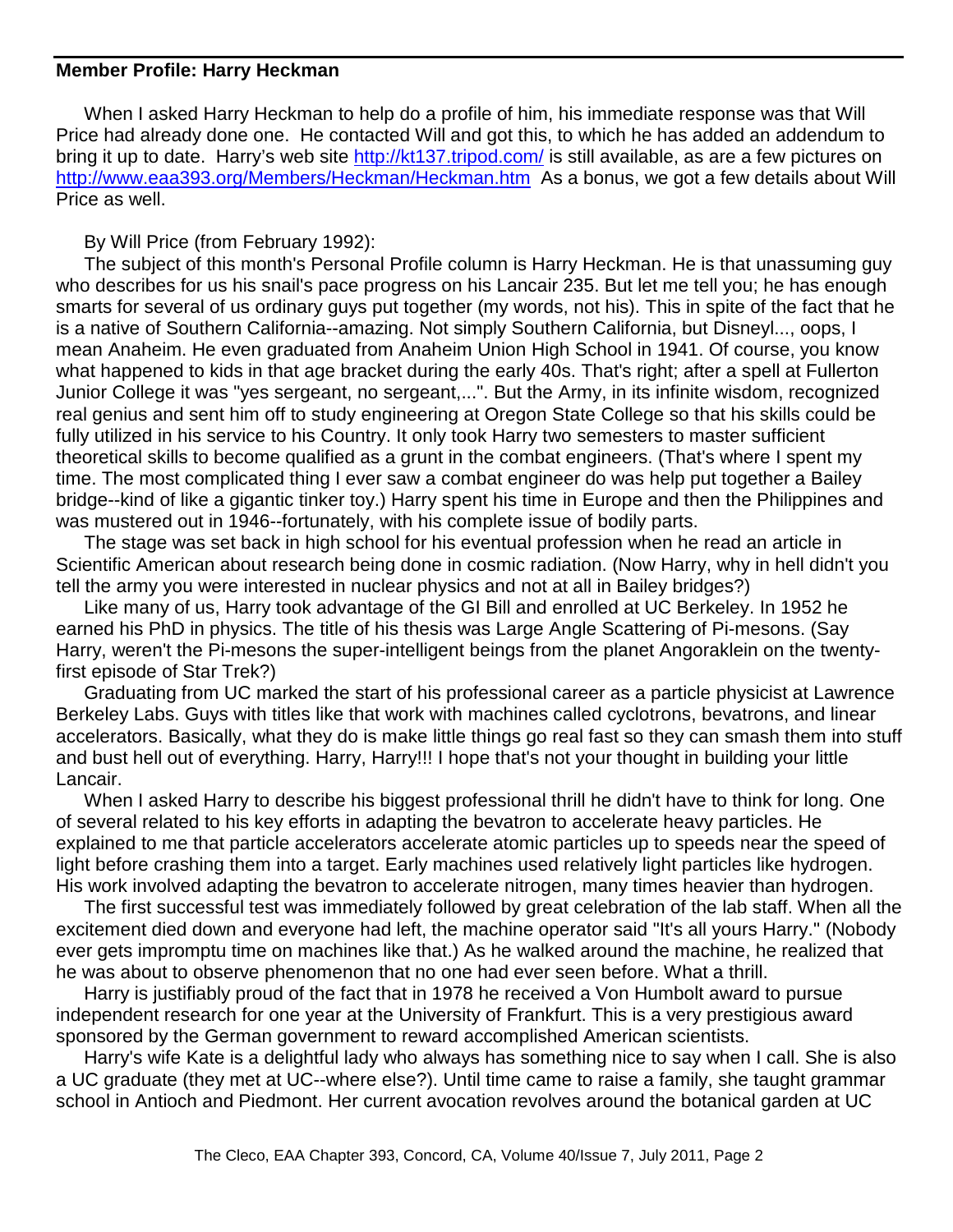where she does volunteer work. Her abilities are reflected in the landscaping at their Berkeley hills home where they have lived since 1958.

They have a son and a daughter; Harry says they are about 36 and 30 years of age [remember this was written in 1992-ed.] but he doesn't remember exactly. Their ages change so damned fast he simply cannot keep track.

If you think Harry is all business and no pleasure, think again. When he was going to college he played clarinet and alto sax in dance bands. To this day, his favorite musical sound is that of the big dance band. He used to enjoy tennis but never played enough to really get good. In fact, tennis was an activity that he and Kate had in common except that he never played the game with her very often. After direct and forceful interrogation, he finally admitted that she would beat hell out of him and showed no mercy.

Regarding his airplane, Harry keeps grinding away. I enjoy giving him a hard time about his physics training showing up in building his airplane. He simply must know the how, when, where, and why of every little detail. Me, the plans say stick this to that and I do it. (Talk about beautiful work--if you get the opportunity, look at what he has done.) To most of us, the goal at the end of the journey is our reward. I think that to Harry, each step of the journey is his reward.

During our open forum last month Harry commented about attending his first EAA meeting several years ago. After listening to the introductions and talking to members during the break, he knew he wanted to belong. He told us that he knew then and there that he wanted to be a part of the extraordinary collection of people he had just met. Harry, when it comes to the extraordinary, you fit right in with the group.

#### ADDENDUM

When Harvard asked me to contribute my biography for the CLECO, I immediately recalled that Will Price had written a bio on my behalf as part of a series of interviews he held with a number of members of Chapter 393 during his tenure as editor of the CLECO in the mid 1990's. I remember being quite pleased with Will's work at the time and thought it would appropriate to publish it again.

What Will wrote then still rings true. This bio was written during the construction phase of my LANCAIR IO-290, N137KT. I did indeed complete my plane and flew for 10 wonderful, exciting years. At the conclusion of my flying days in 2006, I sold 137KT to an accomplished pilot and machinist, whose home base is in nearby Petaluma and who has made my plane into an ever better flying machine.



Ray Nilson and Harry Heckman, Holiday Party, 2009 Willits Airport Day, 2002. In 2003, Harry was awarded "Best Airplane" I asked Harry how he got started in aviation: He said that he was reading the Scientific American and it had an ad by Piper to take a first flying lesson for only \$5.00. It was okay with his wife, so he

The Cleco, EAA Chapter 393, Concord, CA, Volume 40/Issue 7, July 2011, Page 3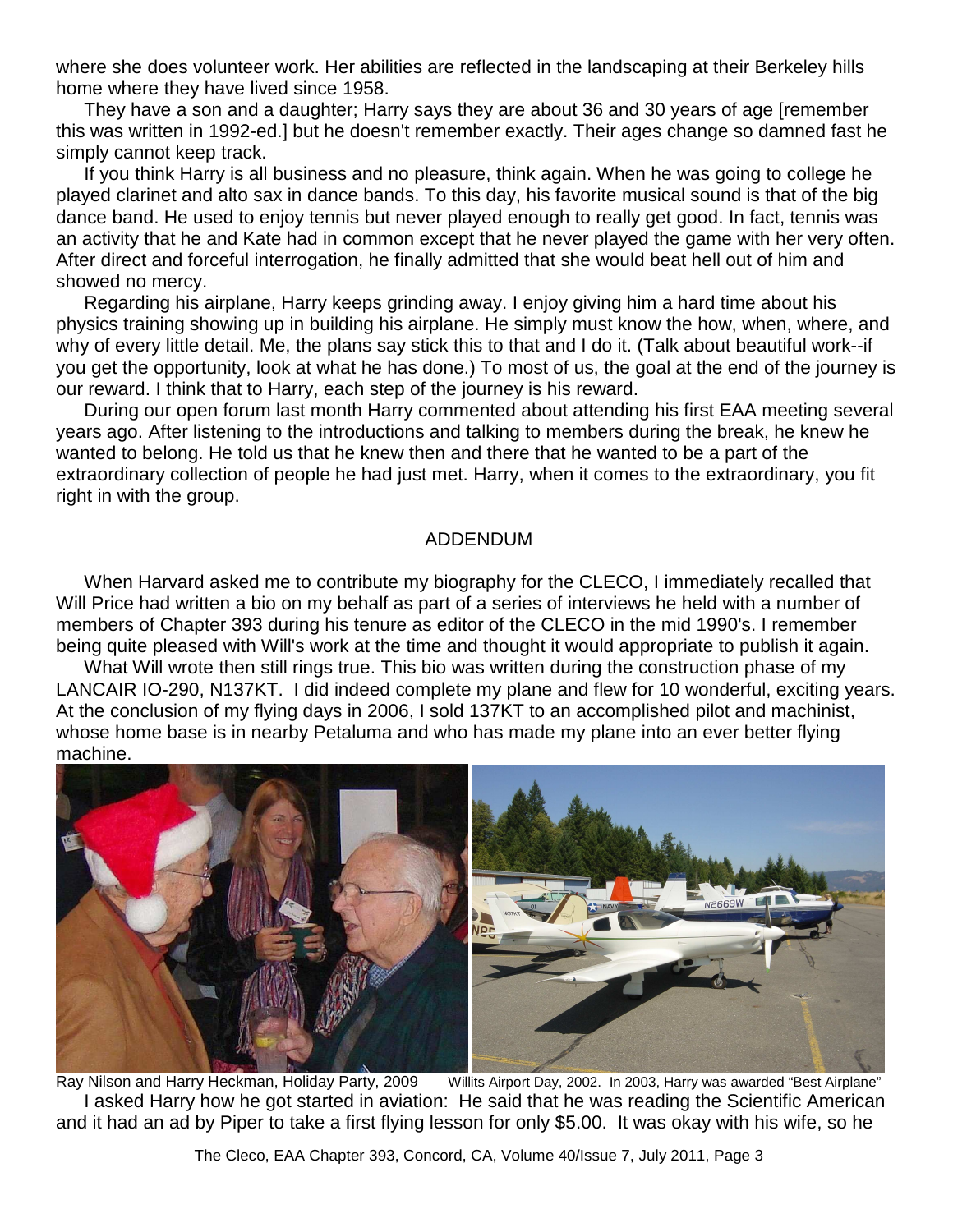did it. He joined the Oakland Squadron flying club in the 1970's. It was quite active for a while, but it is now gone. After that, he knew that he wanted to fly an airplane the he had built. A couple of years after he retired he started on his Lancair. It took about 8 to 10 years to build it. It seems like every step gets done 3 times: first, a mockup to see how things work, second, a serious rehearsal to get all the tools ready and to practice the procedure, and third, the actual assembly. He was really driven by the building experience, and enjoyed that the most. He was fortunate to have the help of many experienced builders, including Mike Maxwell (epoxy/glass techniques), Rick Lambert (technical advice). Bob Belshe (complete design and checkout of electronics), Pete Wiebens (piloting), and Lyle Powell (encyclopedic knowledge of aviation), and others. After he completed his airplane, he enjoyed the camaraderie, the relaxation, and the general experience. He remembers flying with his brother to the other side of the Golden Gate Bridge and enjoyed that view of the bridge and San Francisco that could only be accomplished in your own airplane. He never had a great desire for long trips; local flying was what he enjoyed most.

A final comment on Will Price: Will built an award-winning LANCAIR N322Z, is a prolific author and notably one with a wonderful sense of humor.

He contributed much to the success of Chapter 393.

Following are a few excerpts from Will's email "chat" that accompanied the copy of my bio. "I'm still skiing but that comes with pain as this old body does not appreciate what I do to it. But I love skiing enough to endure the pain. My ski area (which is 25 minutes drive from home) will be open Fri-Sun from now until July 4. If you can believe it they've had just under 65 feet of snowfall this season. So I'm in seventh heaven.

Thank you for your very generous and kind comments about my writing. I take great pride in my writing accomplishments. (Three years ago I published book number 40. I felt that was a nice round number and quit.) .

I have some wonderful memories of my days with 393. Obviously I still have considerable nostalgia about N322Z but I have few regrets that it is no longer part of my life. I love skiing and am so happy that I can keep it up and even continue improving.

I am so very thankful for everything I've had and have now. My best, my friend. Will"

#### **"Dinner" Menu**

By Rick Bourgeois

Rick gets a little rest while he helps Tracy with the Chapter Picnic. Let Rick know your suggestions for future meals.

#### **Young Eagles Events**

Our remaining schedule for Young Eagles rallies in 2011 is:

- July 9
- Aug 13
- Sept 10
- Oct 15 or 29

Thanks, Renee Robinson

## **June 22, 2011 General Meeting Notes**

No guests were identified.

Thanks Rick, for a great dinner!

#### **Business**

Treasurer Bob Belshe reported that our bank balance is in good shape. Our request for 501(c )3 status has been sent to the IRS and they have cashed our check. There is still no word from them yet.

Renee Robinson, our Young Eagles Coordinator, presented a certificate of appreciation to Charles Hester for his help during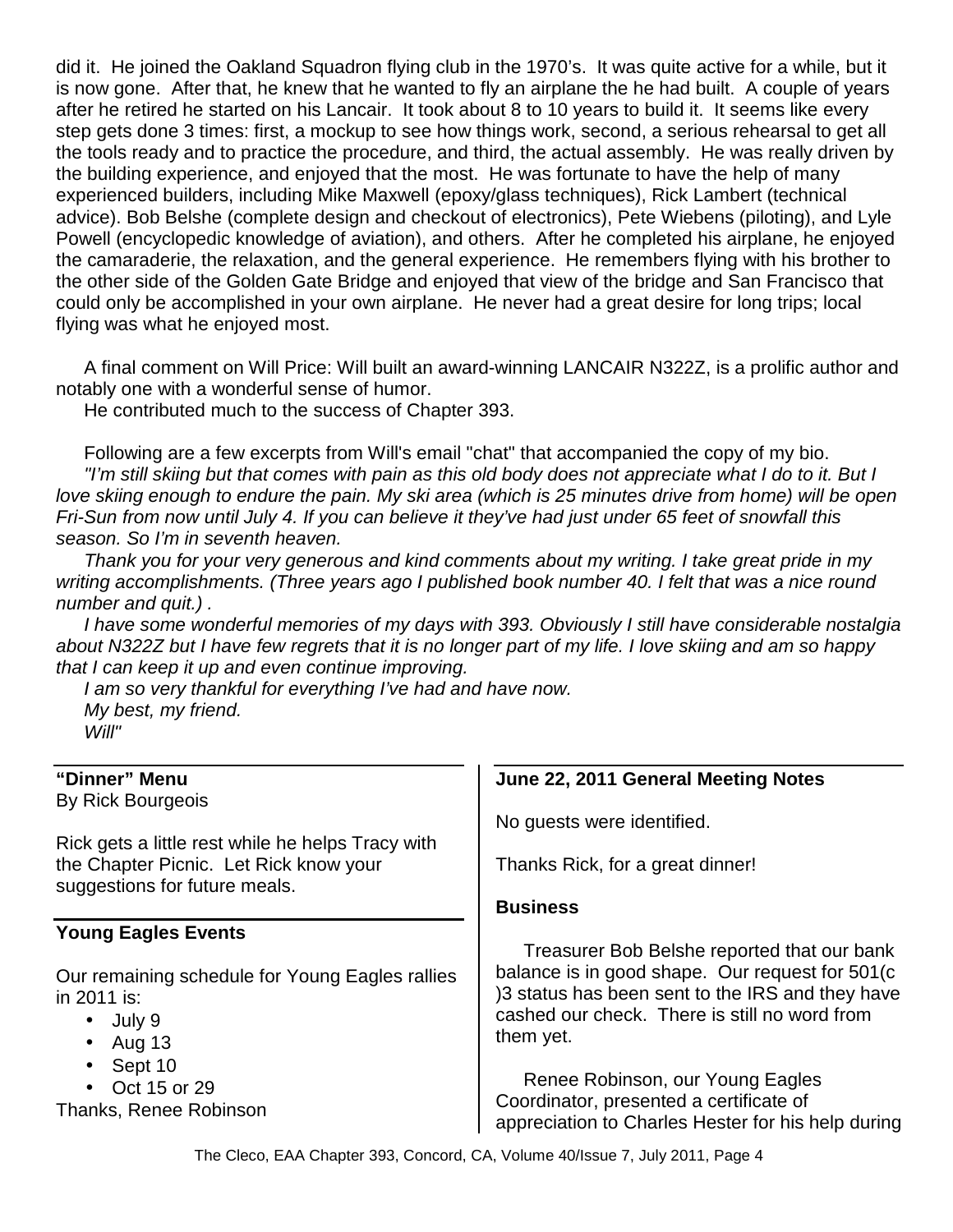2010 (since he didn't make the Holiday Party where the other certificates were given). She also has certificates for Steve Snyder, Rich Henny, Thomas Teeb, Kathleen Cunningham, and Maureen Bell. Tracy Peters will take several of these to the MDPA meeting for presentation.

Renee reported that the June  $4<sup>th</sup>$  event went well, despite the poor weather. The attendees were Boy Scouts who were able to complete the classroom portion of their aviation merit badges; some already had the aircraft experience required, so they completed their merit badges. We expect a large number of Boy Scouts on July 9<sup>th</sup> to complete their merit badges.

Dick Sperling, former Young Eagles Coordinator, expressed the Chapter's appreciation to Renee for taking on the Young Eagles Coordinator position.

Thanks to Kevin Hoos and Renee for the new Young Eagles software.

Jack Davi announced that he would like old magazines and charts to prepare additional Young Eagles packets for the kids.

Bill Reining noted our new sign on the building and expressed the Chapter's thanks to Tracy Peters and Tom Howard.

We are still in need of a full-time Chapter newsletter editor. Note taking and computer skills are what's required.

Bill Reining reviewed the Board's discussion of two possible donated aircraft. The first is a single seat Cub-like aircraft with a Revmaster (VW) engine. Dick Sperling has been to see it. While it appears nicely done, there are no drawings and no plans. The Chapter could have kids practice construction techniques on it, but no one wanted to fly it without plans and drawings.

The second aircraft was a two seat pulsar that has made it's first flight, but needs major adjustments and completion. A poll turned up no members who wanted to commit time to this project at this time.

Tracy reported on the Picnic status so far: 12 "yes," but only a couple said what they are bringing;

2 "maybe"

6 "no".

Our Holiday Party needs work, as Marie Callender's has gone out of business. Sara Holmes is reviewing places to have our party, with help from Bill Bower.

#### **Speaker: Jack Reichel "History of Navigation"**

Tracy Peters introduced Jack Reichel, who generously offered to talk at the last minute, when our FSDO speaker was unable to make it.

Jack has been a pilot for 40 years and also a sailor. He has his own company, involved with navigational instruments.

#### Part I – The evolution of navigation

Jack noted that sailors have navigated for hundreds of years. Navigation began with ancient lore and pilotage. Sailors would navigate along the coastline by recognition of the landscape.

The magnetic compass was the first "instrument of navigation and launched the great age of exploration. The next step was "dead" reckoning, originally "deduced" reckoning, in which one's position was plotted using direction and rate of travel.

The next major advance was celestial navigation, in which a position is established using star sightings. An accurate clock was required for this. Losses in the British navy and merchant marine fleet motivated the British Parliament in 1714 to offer a prize for an accurate clock. The prize was eventually won after a lifetime of work by John Harrison.

Recently, celestial navigation has been replaced by electronic navigation using LORAN and GPS.

#### Part II – Great Adventures in Navigation

Captain Cook was a fantastic navigator and his charts were still in use through the 1970's.

#### Part III – Navigation Today

Now we have GPS, but it needs a backup. LORAN was a good candidate, but the USA decided to decommission it. No other candidate is on the horizon. Augmentation systems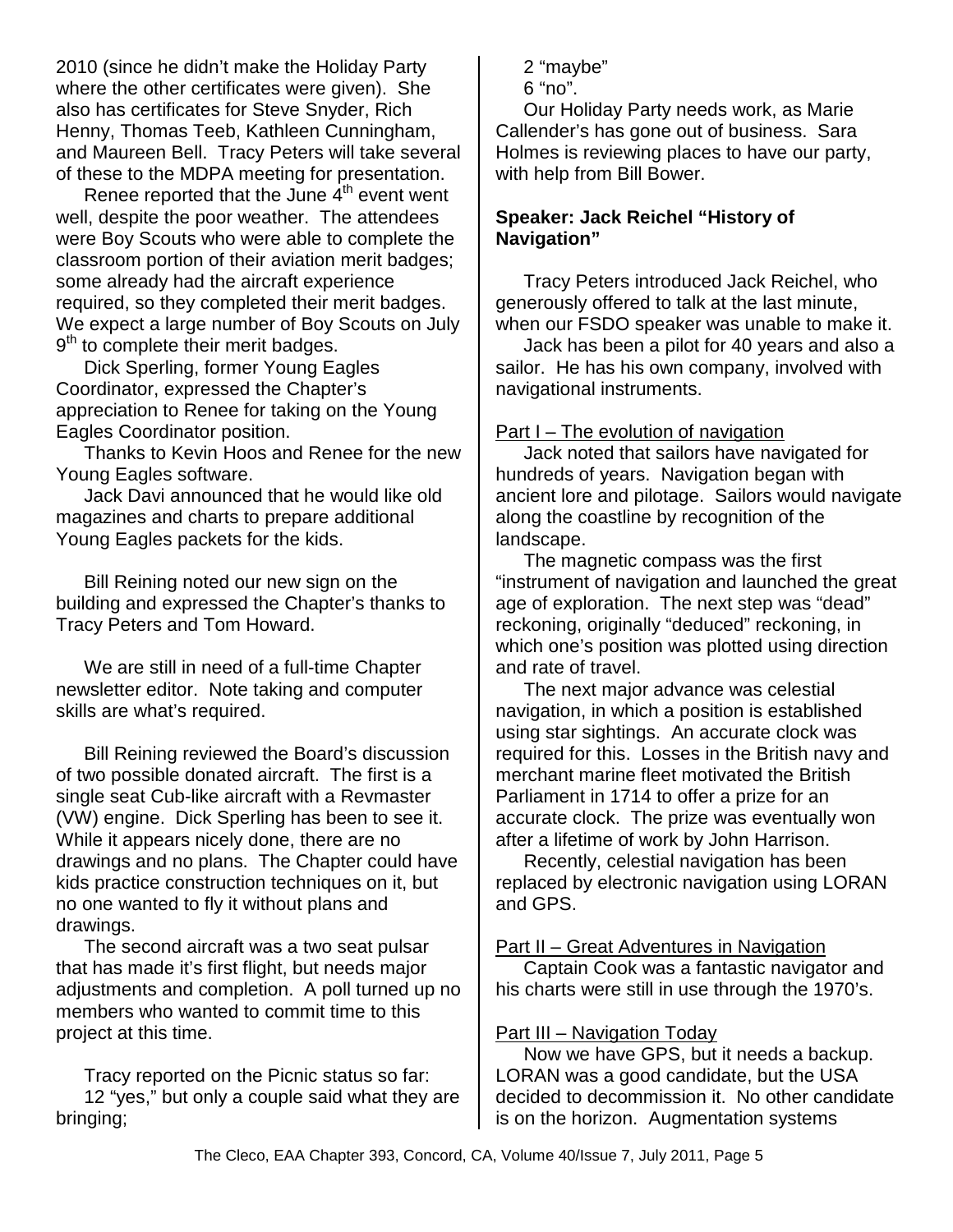(WAAS and LAAS) have given us fantastic accuracy. Other countries are putting up their own GPS satellites to avoid dependence on the USA. GPS satellites can be turned off over portions of the world, and other countries do not want to be subject to US control.

#### Part IV – Navigation in 2025

We will use GPS and ILS with Loran as a backup. There will be no VORs, DMEs, or Victor Airways. There will be no ATC – aircraft separation will be by ADS-B. There will be no "crosshairs" – the navigation information will be presented using synthetic vision, with a virtual image of the approach course. We will have GPWS, conflict resolution, radar and weather information. IPads will be standard. UAVs will be a major problem.

After this wonderful presentation, Jack noted that he would reserve Part V – How Animals Navigate for another presentation.

The meeting was adjourned.

#### **June 28, 2011 Board Meeting Notes**  By Pete Mitchell

President Bill Reining called the meeting to order at 7:10 pm.

Present: Bill Reining, Bob Belshe, Tracy Peters, Harvard Holmes, Pete Mitchell, Rick Bourgeois & Renee Robinson (via speakerphone).

Absent: Vi Egli, Rich Cunningham, & Tom Howard.

Guests: Sara Holmes, Jack Davi, Rich Sperling & Guy Jones.

#### **July Chapter BBQ – Tracy Peters & Rick Bourgeois**

Members have been slow to respond as to who is coming & what they are bringing.

Will try direct email requests.

The Chapter will provide hamburgers, hot dogs, chicken, drinks, plates & utensils. Members will bring salads, etc. per their replies. Sally Belshe will bring sweet corn. We have available three tents, coolers & tables.

#### **Treasurers Report – Bob Belshe**

Combined Bank Balance \$4,260.

We have not heard from the IRS regarding our 501.c3 application. We have 64 paid members. Seven have not renewed. MDPA has approved the use of their BBQ.

#### **Speakers – Tracy Peters**

For August: Bill DeRouchey on Glass Panels. For September: Brad Poling will discuss rebuilding his Stinson. Brad plans to have the Stinson on display.

Bill & Tilly Larkin for the future.

#### **Young Eagles – Renee Robinson**

The next Young Eagle event is scheduled for July  $9^{th}$ ; 30 to 40 YE's are expected. Renee will be sending an email shortly requesting pilots & ground crew. Marilyn Sperling has submitted a request to Headquarters for reimbursement for the second batch of Young Eagle packets. Sully will not be available for our July YE event. Guy Jones & Rick Bourgeois will arrange MDPA furniture Friday evening. Jack Davi reported that we have 150 YE packs ready to use. We do need more charts for these. Rick Bourgeois moved, Harvard seconded, and the Board approved, \$100 advance for Tracy to purchase a YE banner, ropes, etc. Tracy will seek permission to post the YEs banner on the fence by the viewing and kid's play area, by the Tower. Renee will provide Marilyn with receipts for her purchase of laser printers.

#### **Webmaster – Renee Robinson**

Bill has suggested some changes/updates.

- The Board of Directors page needs updating.
- The Young Eagles page needs photos of kids & aircraft.
- Tom Howard is working on improvements to the Photo Gallery.
- Our Presentations page should include our recent speakers.
- Our Flyout page should be removed.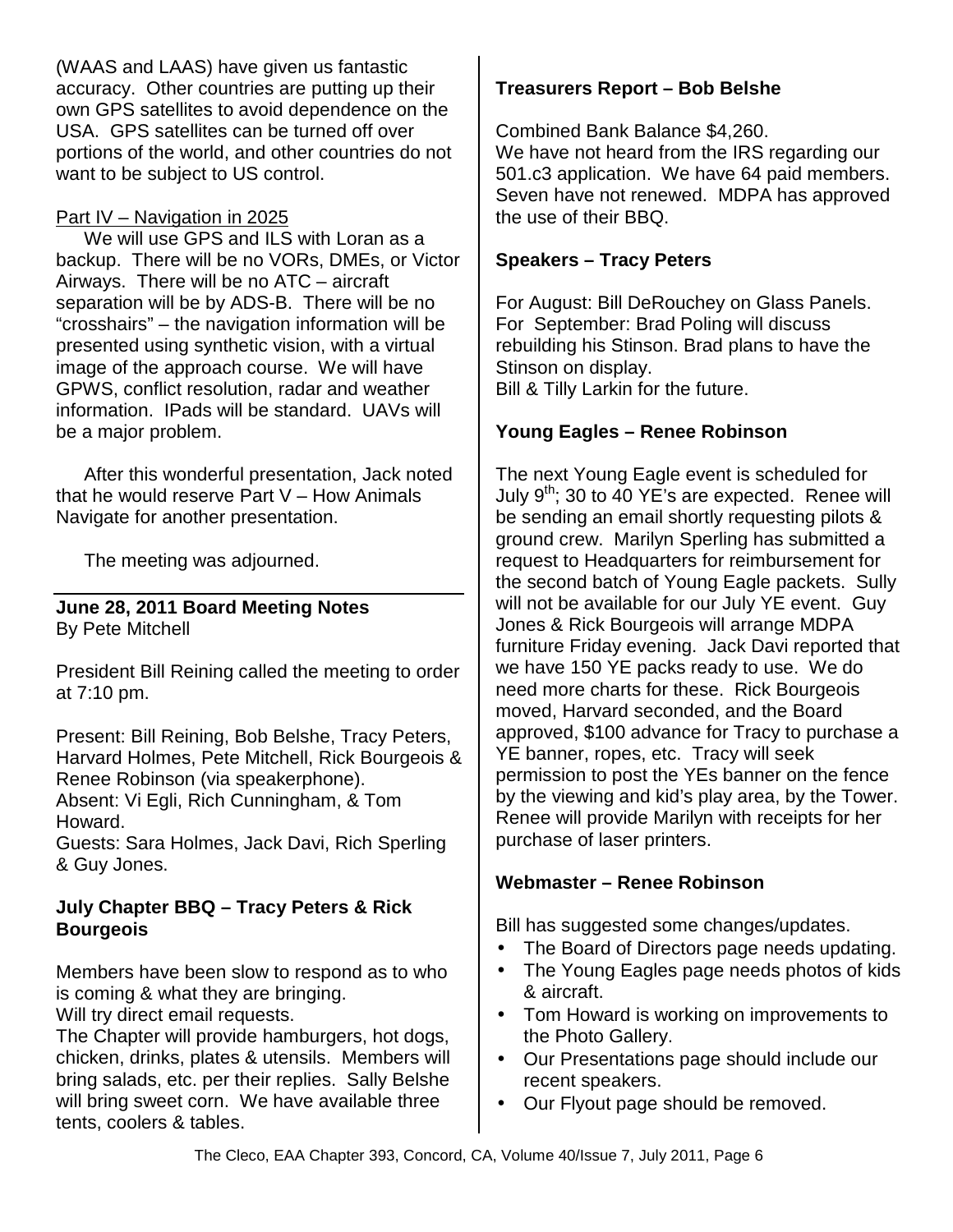- Our Member Projects page needs updating; Tom Howard could supply photos, but input is also needed from members.
- Our Pilot Webcams page needs "Return to Home Page' button.

#### **Meals – Rich Bourgeois**

For August: Baked Ziti, Kernel Corn, Garlic Bread, Green Salad, Chocolate Chip Cookies & Beverages. Our income for June was \$180, Our cost was \$73.03, and our net was \$106.97. MDPA has approved the use of their chafing dishes to help keep our food warm.

## **Newsletter Editor – Harvard Holmes (Acting)**

A replacement Newsletter Editor is needed. Kevin Hoos name was suggested. Cleco material should be in this weekend. 393's Cleco appeared in this weeks EAA ChapterGram as the "Featured Newsletter" "EAA Chapter 393, Concord, California The informative June edition of The Cleco gives chapter members a rundown of recent activities, plus photo galleries from the recent stop of

EAA's B-17 Aluminum Overcast and the chapter's weekly Wednesday Fly-Outs. Thanks to Chapter 393 for sharing its newsletter."

#### **Christmas Party – Sara, Harvard & Bill Bower**

With the closing of Marie Callender's, we need a new location for our Christmas Party. Fifteen restaurants were polled. Black Angus 3195 N Main in Pleasant Hill, had the most to offer. Rick Bourgeois moved, Guy Jones seconded, and the Board voted unanimously to approve this choice. The cost would be \$35 and the Chapter would make up any difference. Saturday, December 10th has been reserved.

#### **Secretary – Pete Mitchell**

Pete mentioned the need for vertical wall files, for the inside of the storeroom door. Tracy volunteered two, Pete will install.

#### **Scholarships – Bill Reining**

Bill wants to have an early start selecting applicants for the EAA National Air Academy program. Our Chapter might participate more than in the past, subsidizing air fares etc.

#### **B 17 – Jack Davi**

Jack will summarize the details of the B 17 event, for the benefit of future tours. Jack also noted that he has an interest in developing a field trip program for first thru third grade children.

#### **Upcoming Meetings**

Our next General Meeting is August 24th. Our next Board Meeting is August 2nd.

Our meeting was adjourned at 9:05 pm.

#### **Wednesday Fly-outs**

By Harvard Holmes Photographs by Tom Howard

To maintain our proficiency, a number of pilots get together on Wednesdays and fly somewhere for lunch. Many of the aircraft owners in the chapter participate. Passengers are always welcome. Not only is it a great way to see the Bay Area, it's also fun to see and ride in our members' aircraft. These are not official EAA Chapter 393 events. The email address is WedFlyOut@eaa393.org You may contact HarvardHolmes@comcast.net or Renee Robinson webmaster@eaa393.org to be added or removed from this list.

Generally, someone who wants to go flying will send a suggestion to this list a day or two before. Those who can go will respond and a destination gets selected. Recent destinations have included: Half Moon Bay, Petaluma, Santa Rosa, Ukiah, Boonville, Shelter Cove, Willows, Auburn, Sacramento, Lodi, Stockton, Merced, Watsonville and Salinas. If the weather is poor, a destination may be selected as late as Wednesday morning.

The most active pilots on this list are Harvard Holmes, Bill Reining, Bob Belshe, Ron Robinson, and Phil Jenkins. Pilots sometimes advertise that they have empty seats, but not always. Harvard Holmes and Bill Reining are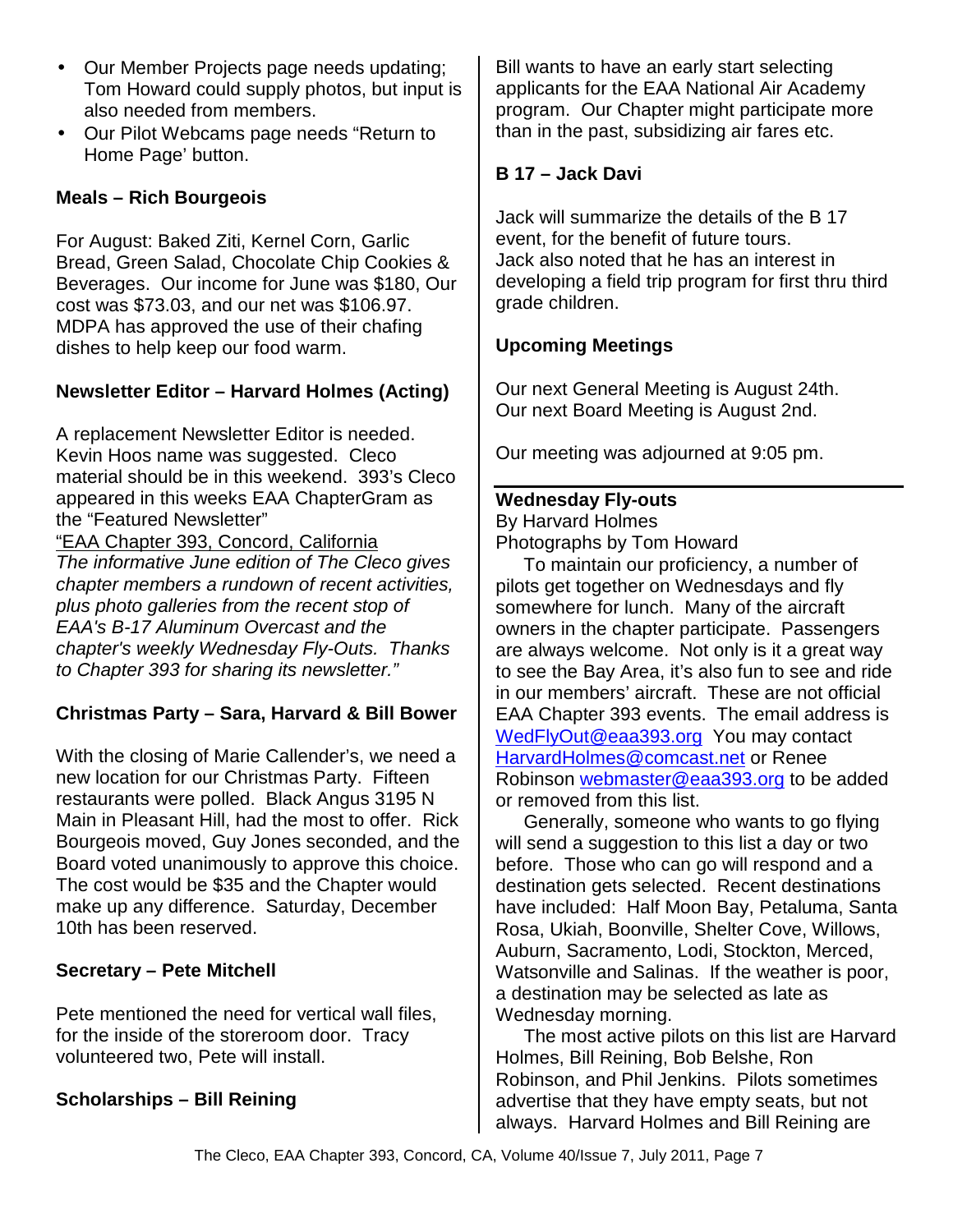most likely to have extra seats (4 seat aircraft). My advice is to contact a pilot in advance to make sure they have room and to get directions. Typically, you'd get to the airport by 11:30am and return by 3:30pm.

Recently we went to Stockton and discovered that Atlantic Aviation was having a free lunch for pilots and friends. A first class operation!





This Grumman landed with one engine out – we've never heard a pilot so calm!





Bob Belshe in his Lancair 235/290 lines up for runway 19, from just west of Port Chicago.

On June 22, went to Hollister.



Our Photographer, Tom Howard, at work.



Bob Sinclair's beautiful Lancair 320.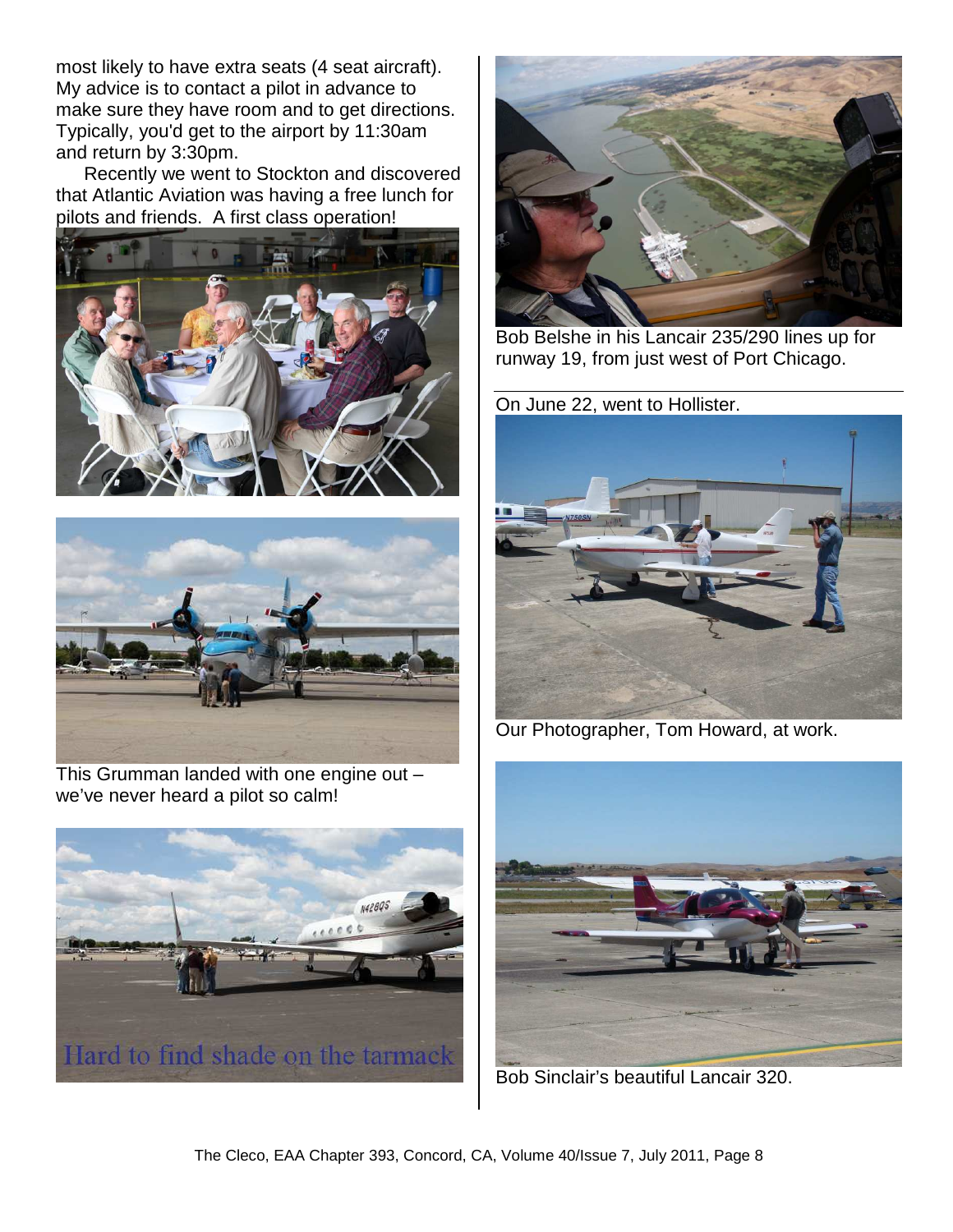

**HANGAR/BUILDER SPACE FOR RENT** 

West Ramp CCR - A-11 1/3 hangar Good size for RV or project. \$230/mo. Contact Pete Wiebens 925 933 7517

#### **FOR SALE: 1962 Comanche 250,**

Cherry condition, fully loaded, new paint, new annual, always hangared. Call Keith Martz for details and avionics. Available for viewing any day, by appointment, at Buchanan Field. Call Keith Martz, 925-933-1424 (Home) or 925-818- 7235 (Cell).

# **HANGAR/BUILDER SPACE FOR RENT**

West Ramp CCR 21' by 18' -suitable for folding wing aircraft or construction project. \$222/month Contact Harvard Holmes 510 526-5347

#### **HANGAR FOR RENT - LIGHT TWIN SIZE**  Northwest Ramp CCR A-12; \$600/month



Contact Harvard Holmes 510 526 5347

## **SHARE EXPENSES TO BUILD AN RV-12**

I'm looking for someone who wants to build & fly the RV-12 (or something similar in the LSA classification). I have a build location with private airstrip in area.

Contact Tom Shaw (EAA member) for additional information at:

Tshaw@JetsonProducts.com or (925) 370-6531

#### **Thanks to our Donors and Sponsors**



**925 689 7220 or 676 5800**  www.alpinepastry.com

**The Experimental Aircraft Association Chapter 393 of Concord, CA**  P.O. Box 6524, Concord, CA 94524-1524 http://www.eaa393.org/ Email: nle@eaa393.org

Officers/Appointees for 2010-2011

President: Bill Reining pres@eaa393.org 510 479 7260 Vice President: Tracy Peters veep@eaa393.org 925 676 2114 Secretary **Pete Mitchell** secty@eaa393.org 925 586 6491 Treasurer Bob Belshe treas@eaa393.org 925 376 7677 Newsletter Editor open nle@eaa393.org Tech. Counselor **Rick Lambert** tc@eaa393.org 925 323 0041 Tech. Counselor Bob Sinclair N320sierra@gmail.com 925.935.7464 Young Eagles Renee Robinson yec@eaa393.org 510-828-1734 Dinner Coordinator Rick Bourgeois RicFlyer@Comcast.net 925 432 9076 Fly-out Coordinator Tom Howard TurnPrez@SBCglobal.net 925 933 6015 Government Affairs **Rich Cunningham**  R66RC-EAA@yahoo.com 925.297.9229 Photographer Tom Howard photog@eaa393.org 925 933 6015 Webmaster Renee Robinson webmaster@eaa393.org 510 828 1734

The Cleco, EAA Chapter 393, Concord, CA, Volume 40/Issue 7, July 2011, Page 9